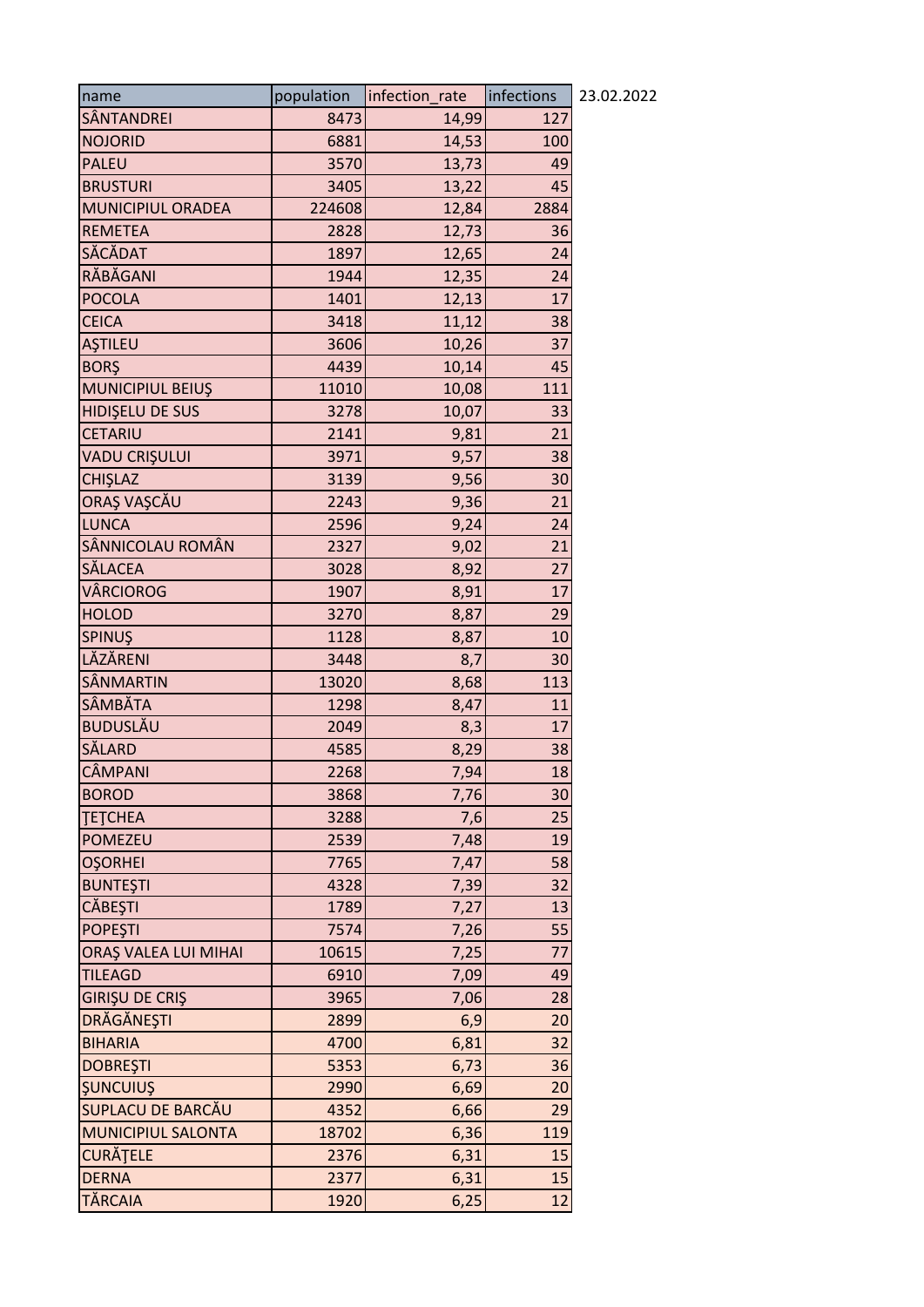| LUGAȘU DE JOS              | 3735  | 6,16 | 23                      |
|----------------------------|-------|------|-------------------------|
| <b>SÂNIOB</b>              | 2272  | 6,16 | 14                      |
| TĂMĂȘEU                    | 2110  | 6,16 | 13                      |
| <b>TOBOLIU</b>             | 2118  | 6,14 | 13                      |
| MĂGEȘTI                    | 2615  | 6,12 | 16                      |
| ORAŞ ALEŞD                 | 11224 | 5,88 | 66                      |
| ORAŞ ŞTEI                  | 7152  | 5,87 | 42                      |
| <b>TULCA</b>               | 2734  | 5,85 | 16                      |
| <b>GEPIU</b>               | 2055  | 5,84 | 12                      |
| <b>CIUMEGHIU</b>           | 4618  | 5,63 | 26                      |
| <b>SÂRBI</b>               | 2322  | 5,6  | 13                      |
| ORAȘ SĂCUENI               | 12533 | 5,59 | 70                      |
| <b>ŞIMIAN</b>              | 3945  | 5,58 | 22                      |
| <b>ROŞIA</b>               | 2343  | 5,55 | 13                      |
| <b>BUDUREASA</b>           | 2739  | 5,48 | 15                      |
| AUŞEU                      | 2935  | 5,45 | 16                      |
| <b>DIOSIG</b>              | 7206  | 5,41 | 39                      |
| <b>MĂDĂRAS</b>             | 2871  | 5,22 | 15                      |
| <b>FINIS</b>               | 3681  | 4,89 | 18                      |
| UILEACU DE BEIUŞ           | 1890  | 4,76 | $\boldsymbol{9}$        |
| <b>ABRAM</b>               | 2964  | 4,72 | 14                      |
| <b>MUNICIPIUL MARGHITA</b> | 17285 | 4,63 | 80                      |
| <b>CĂRPINET</b>            | 1754  | 4,56 | 8                       |
| <b>CHERECHIU</b>           | 2415  | 4,55 | 11                      |
| CĂPÂLNA                    | 1337  | 4,49 | 6                       |
| COPĂCEL                    | 2051  | 4,39 | 9                       |
| <b>TINCA</b>               | 8402  | 4,28 | 36                      |
| ABRĂMUT                    | 3083  | 4,22 | 13                      |
| <b>BOIANU MARE</b>         | 1221  | 4,1  | 5                       |
| <b>BRATCA</b>              | 4681  | 4,06 | 19                      |
| <b>HUSASĂU DE TINCA</b>    | 2514  | 3,98 | 10                      |
| <b>PIETROASA</b>           | 3046  | 3,94 | 12                      |
| <b>LAZURI DE BEIUŞ</b>     | 1543  | 3,89 | 6                       |
| <b>INEU</b>                | 5170  | 3,68 | 19                      |
| <b>ORAȘ NUCET</b>          | 2282  | 3,51 | 8                       |
| TĂUTEU                     | 4489  | 3,34 | 15                      |
| <b>RIENI</b>               | 3023  | 3,31 | 10                      |
| <b>CEFA</b>                | 2339  | 2,99 | $\overline{7}$          |
| <b>CURTUIŞENI</b>          | 3925  | 2,8  | 11                      |
| <b>AVRAM IANCU</b>         | 3448  | 2,61 | 9                       |
| <b>BALC</b>                | 3143  | 2,55 | 8                       |
| <b>ŞOIMI</b>               | 2409  | 2,49 | $\boldsymbol{6}$        |
| <b>COCIUBA MARE</b>        | 2835  | 2,47 | $\overline{7}$          |
| <b>ROŞIORI</b>             | 2885  | 2,43 | $\overline{7}$          |
| DRĂGEȘTI                   | 2733  | 2,2  | 6                       |
| <b>BATĂR</b>               | 5657  | 1,94 | 11                      |
| <b>SINTEU</b>              | 1072  | 1,87 | $\overline{a}$          |
| <b>CRISTIORU DE JOS</b>    | 1203  | 1,66 | $\overline{a}$          |
| <b>VIIŞOARA</b>            | 1286  | 1,56 | $\overline{2}$          |
| <b>TARCEA</b>              | 2656  | 1,51 | $\overline{\mathbf{r}}$ |